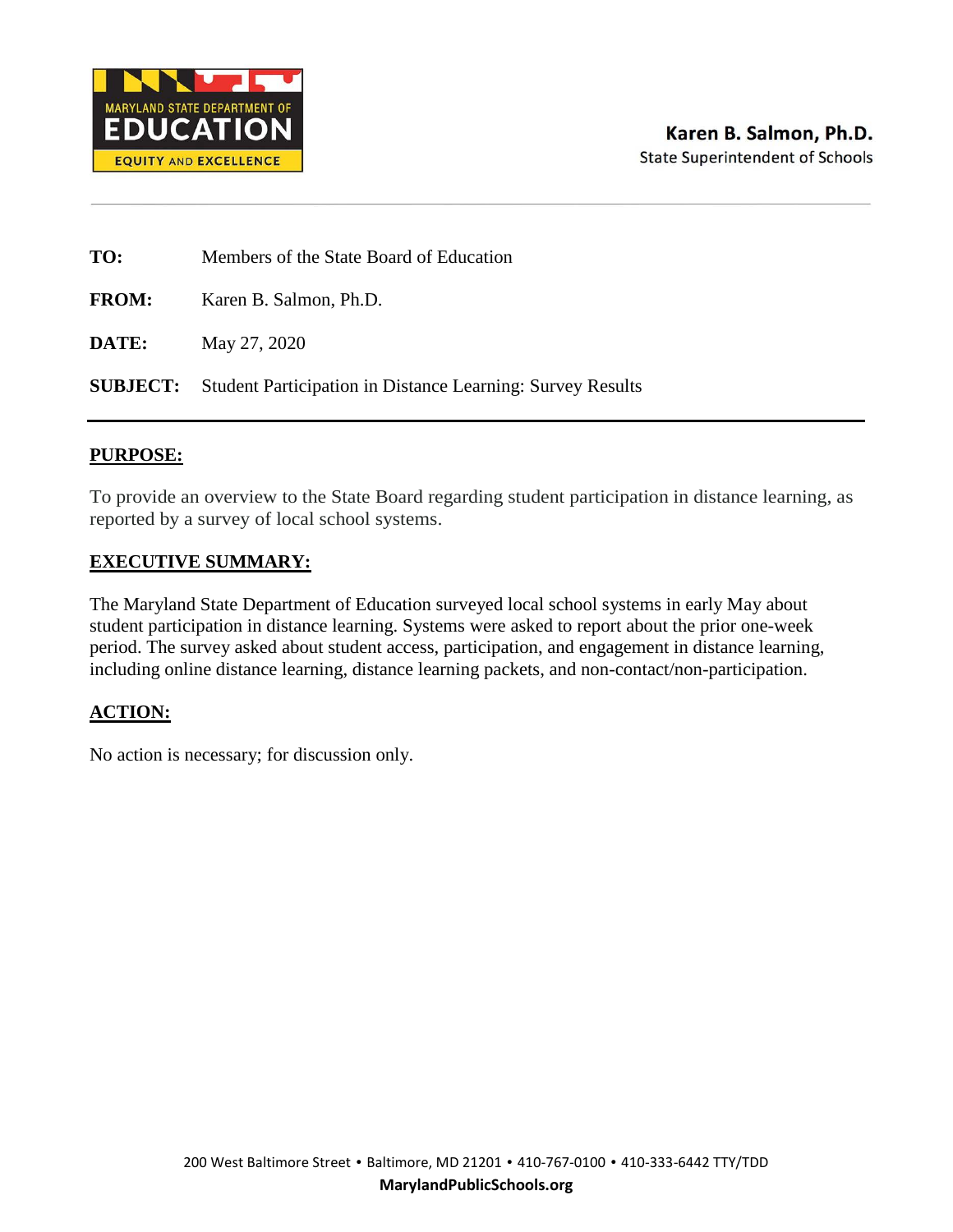# **Participation in Distance Learning: Survey Results**



**State Board Meeting** May 27, 2020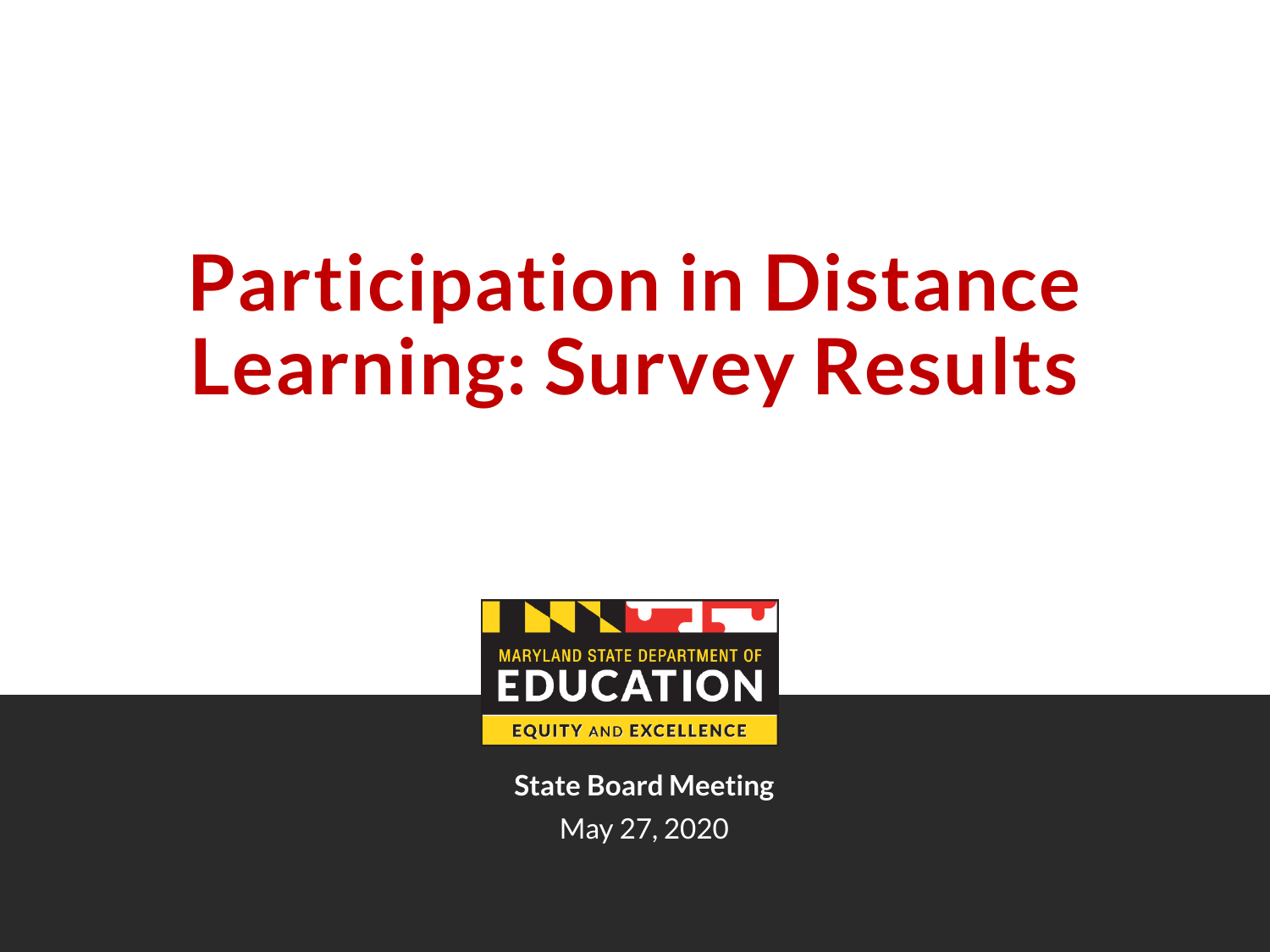

## **Overview: Participation in Distance Learning Survey**

- MSDE surveyed local school systems in early May
- Systems were asked to report about the prior one-week period
- Survey asked about student access, participation, and engagement in distance learning:
	- Online distance learning
	- Distance learning packets
	- Non-contact and non-participation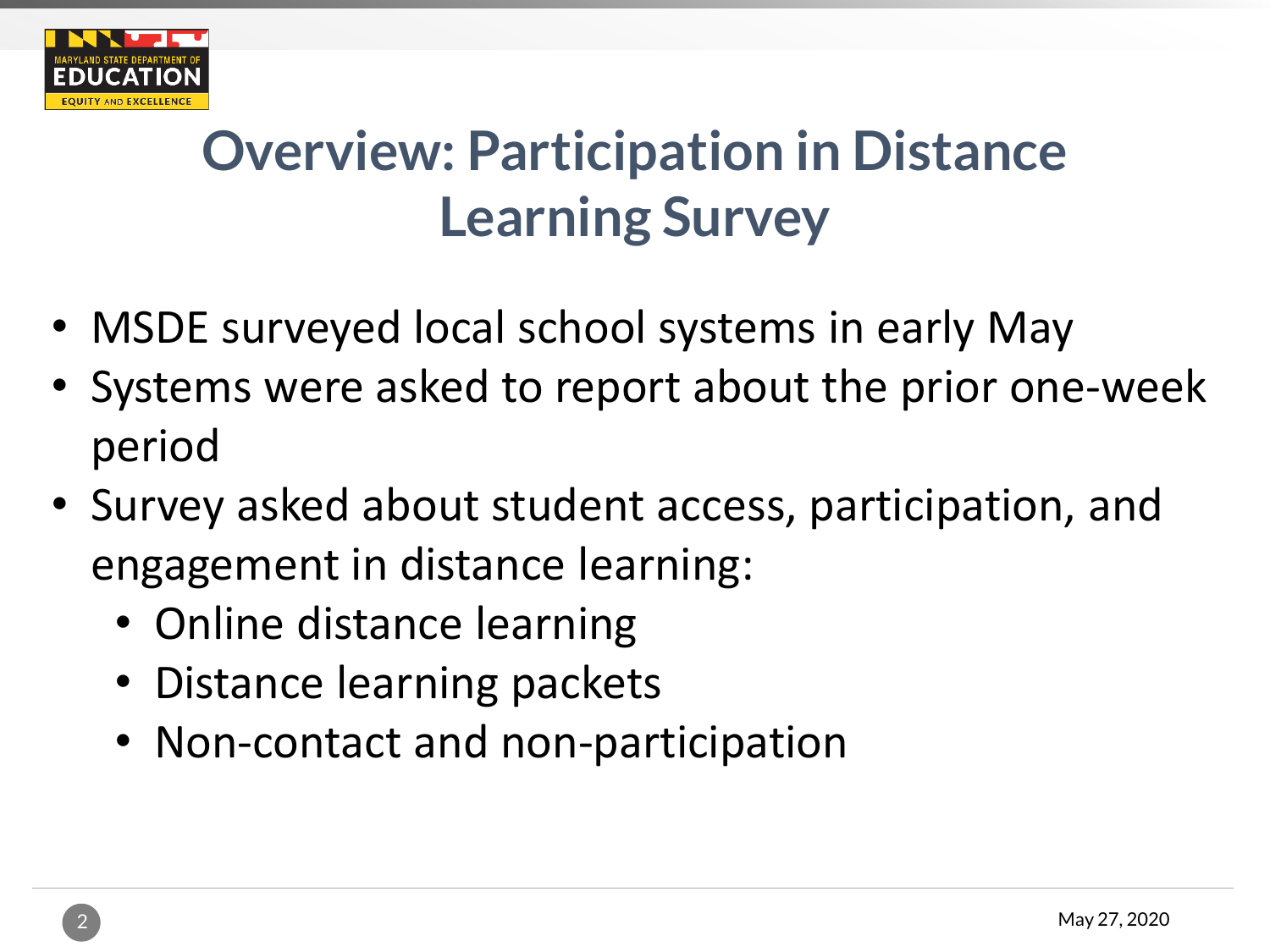

# **Connectivity for Online Learning**

| <b>Question</b>                                                                                                                                                                 | Low           | <b>High</b> | <b>Data Summary</b>                                                                                                  |
|---------------------------------------------------------------------------------------------------------------------------------------------------------------------------------|---------------|-------------|----------------------------------------------------------------------------------------------------------------------|
| To your knowledge, what percentage of<br>your students have access to the<br>Internet, either at home or at a location<br>suitable for accessing online learning<br>activities? | Less than 30% | 99%         | 3 systems: less than 50%<br>1 system: between 50 and 80%<br>7 systems: between 80 and 90%<br>13 systems: 90% or more |

• Systems with high connectivity percentages combine home access, additional hot spot distribution, creation of access points outside of some schools, and free public WiFi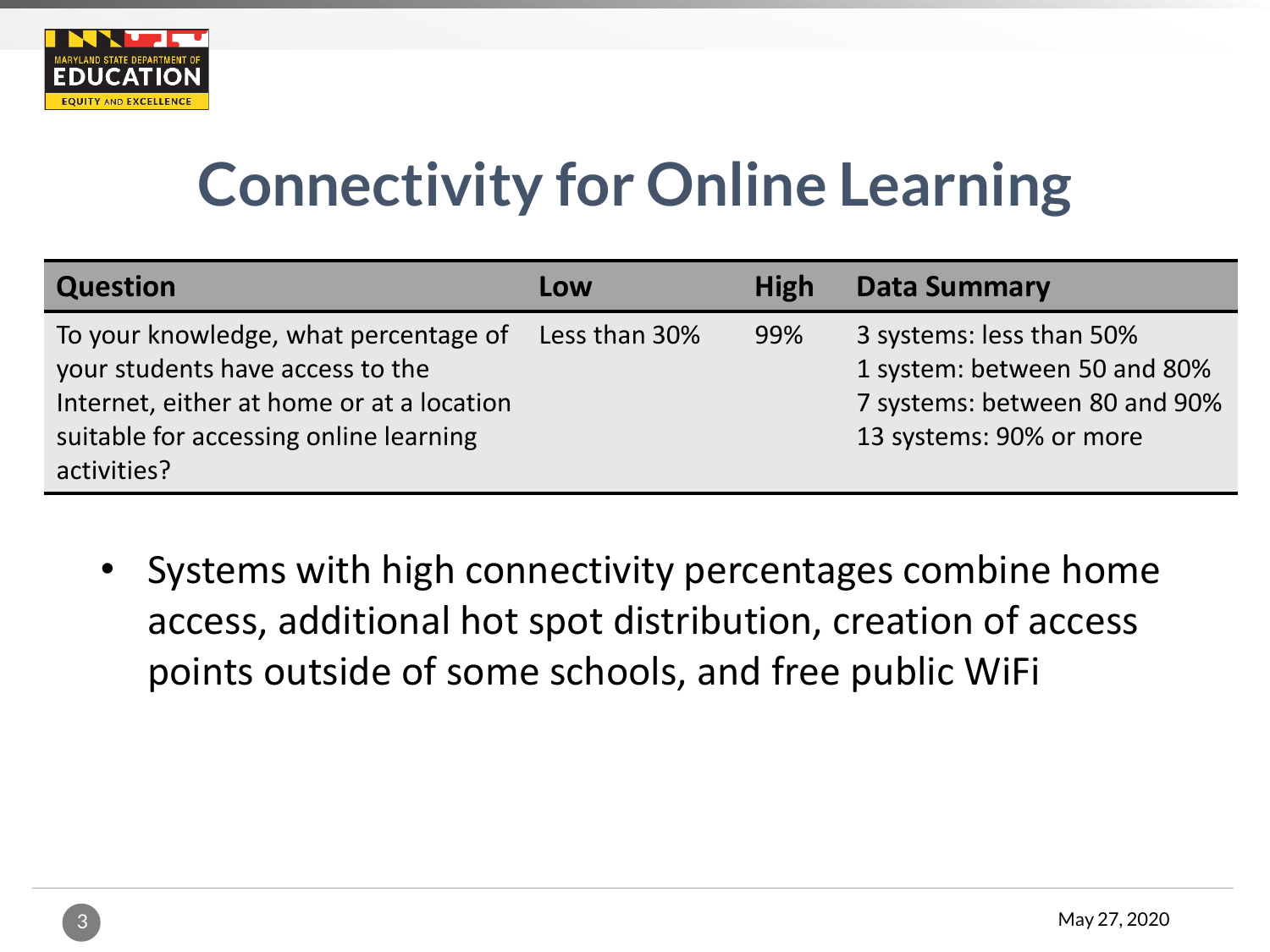

# **Student Sign-Ons to Online Distance Learning**

**"Signed on" to online distance learning means that a student's device connected to the online platform hosting learning materials, but not necessarily that the student participated in the learning activity or discussion, or even that they remained signed in for the duration of the session.**

| Is your school system collecting data on<br>students who sign on to online distance<br>learning?    | <b>Yes: 21</b> | No: 3            |                                                                                                  |
|-----------------------------------------------------------------------------------------------------|----------------|------------------|--------------------------------------------------------------------------------------------------|
| In the past week, what percentage of<br>eligible students signed on to online<br>distance learning? | Low: 73%       | <b>High: 99%</b> | 9 systems: 73 to 90%<br>6 systems: 90% or greater<br>7 systems: other data<br>2 systems: unknown |

- Data on student sign-ons is being collected in 21 systems. 15 systems are able to answer the question about percentages exactly as written; 7 have data in some other form.
- In some systems unable to report student sign-ons:
	- Learning management systems do not differentiate between student and teacher sign-ons
	- System is working with vendor to better understand data provided
	- Sign-on data is collected at teacher level and not reported centrally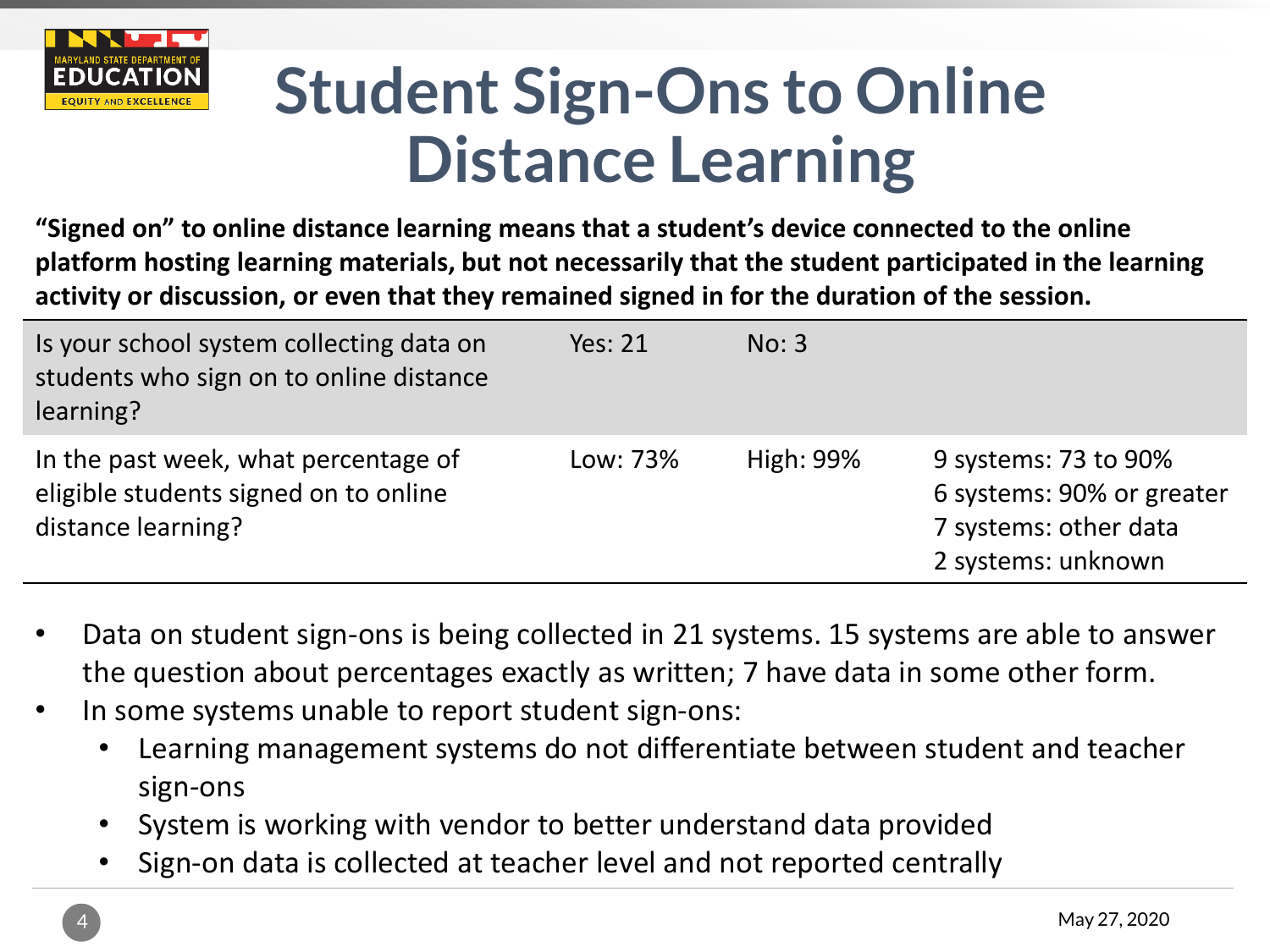

### **Engagement with Online Distance Learning**

### **"Engagement" with online distance learning means that a student participates or interacts with online distance learning after signing on.**

| Is your school system collecting data on<br>student engagement with online distance<br>learning? | <b>Yes: 22</b> | No: 2     |                                                                                                   |
|--------------------------------------------------------------------------------------------------|----------------|-----------|---------------------------------------------------------------------------------------------------|
| In the past week, what percentage of your<br>students engaged with online distance<br>learning?  | Low: 73%       | High: 94% | 8 systems: 73 to 90%<br>3 systems: 90% or greater<br>10 systems: other data<br>3 systems: unknown |

- Data on student engagement is being collected in 22 systems. 11 systems are able to answer the question about percentages exactly as written; 11 have data in some other form or cannot report a percentage.
- In some systems, data is collected at the classroom and/or school level only
- Some systems have accurate data about how many tasks were completed but not how many students completed them, or whether students engaged but not the mode (online or packet)
- Examples of definitions of engagement:
	- 3 log-ons per week
	- Participation in 1 synchronous learning opportunity per week
	- Completion of assignments
	- Interaction with the teacher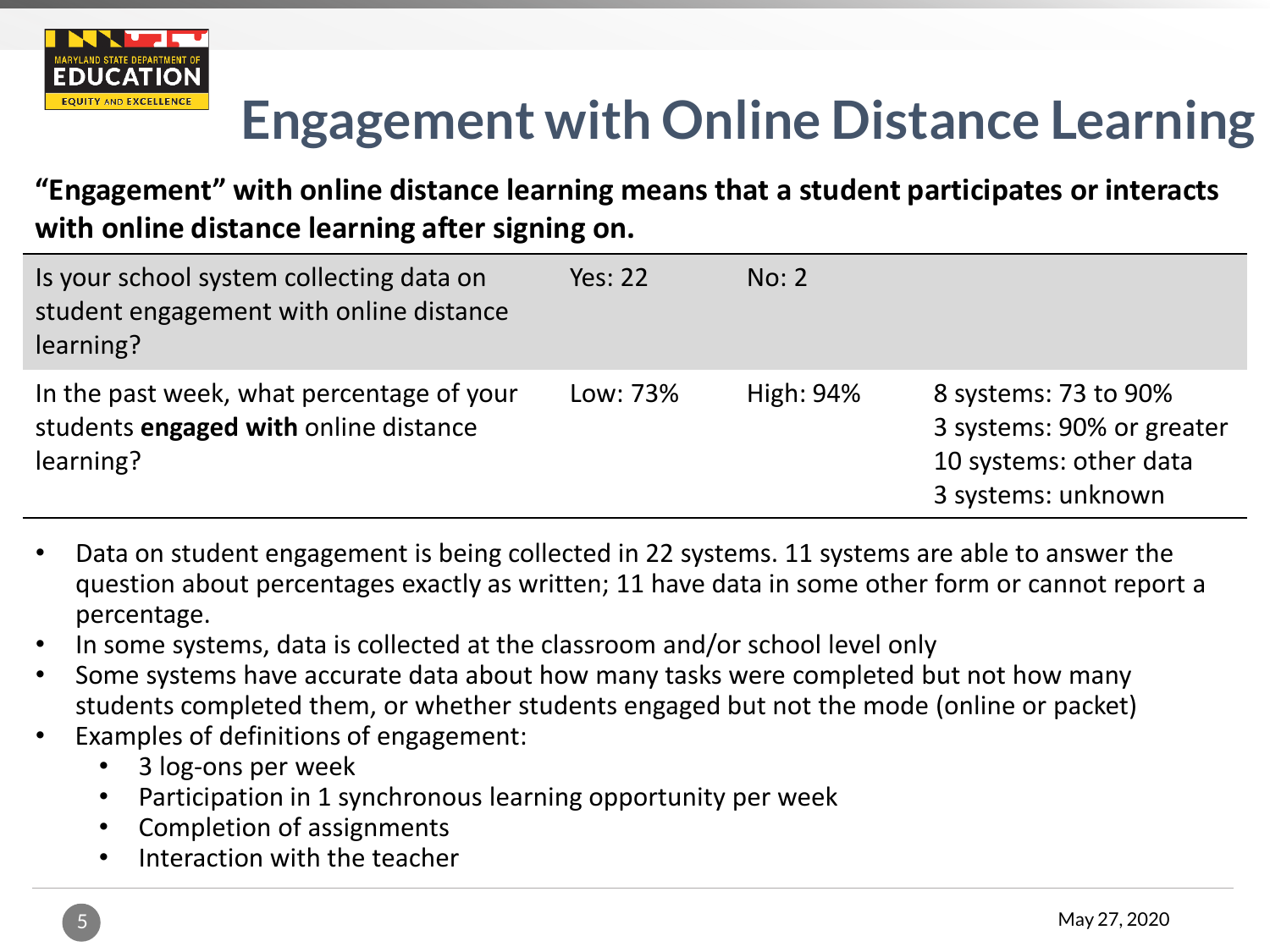# **Receipt of Distance Learning Packets**

**"Distance learning packet" means a packet of instructional materials that is printed for students and then picked up or delivered, and/or a packet of instructional materials that can be downloaded and/or printed from the school system or other website.**

**"Eligible students" means students who are intended to receive a distance learning packet. (For example, if your school system only uses distance learning packets in grades K-5, then "eligible students" refers only to students in grades K-5.)**

| In the past week, what percentage of           | Low: 94% | High: | 2 system: 94%           |
|------------------------------------------------|----------|-------|-------------------------|
| eligible students <i>received</i> at least one |          | 100%  | 12 systems: 98% or more |
| distance learning packet?                      |          |       | 10 systems: other data  |

- Data on packet receipt is being collected in all systems. 14 systems are able to answer the question about percentages exactly as written; 10 have data in some other form.
- Depending on the system, LSSs are providing packets:
	- To all students as the primary/sole source of distance learning
	- To all/some students as a supplement to online distance learning
	- Only to students in certain grades/subject areas
	- Only to students without reliable Internet access
	- Only to students who request them
- Depending on the system, packets are mailed, downloaded, and/or picked up at schools, meal distribution sites, and/or other locations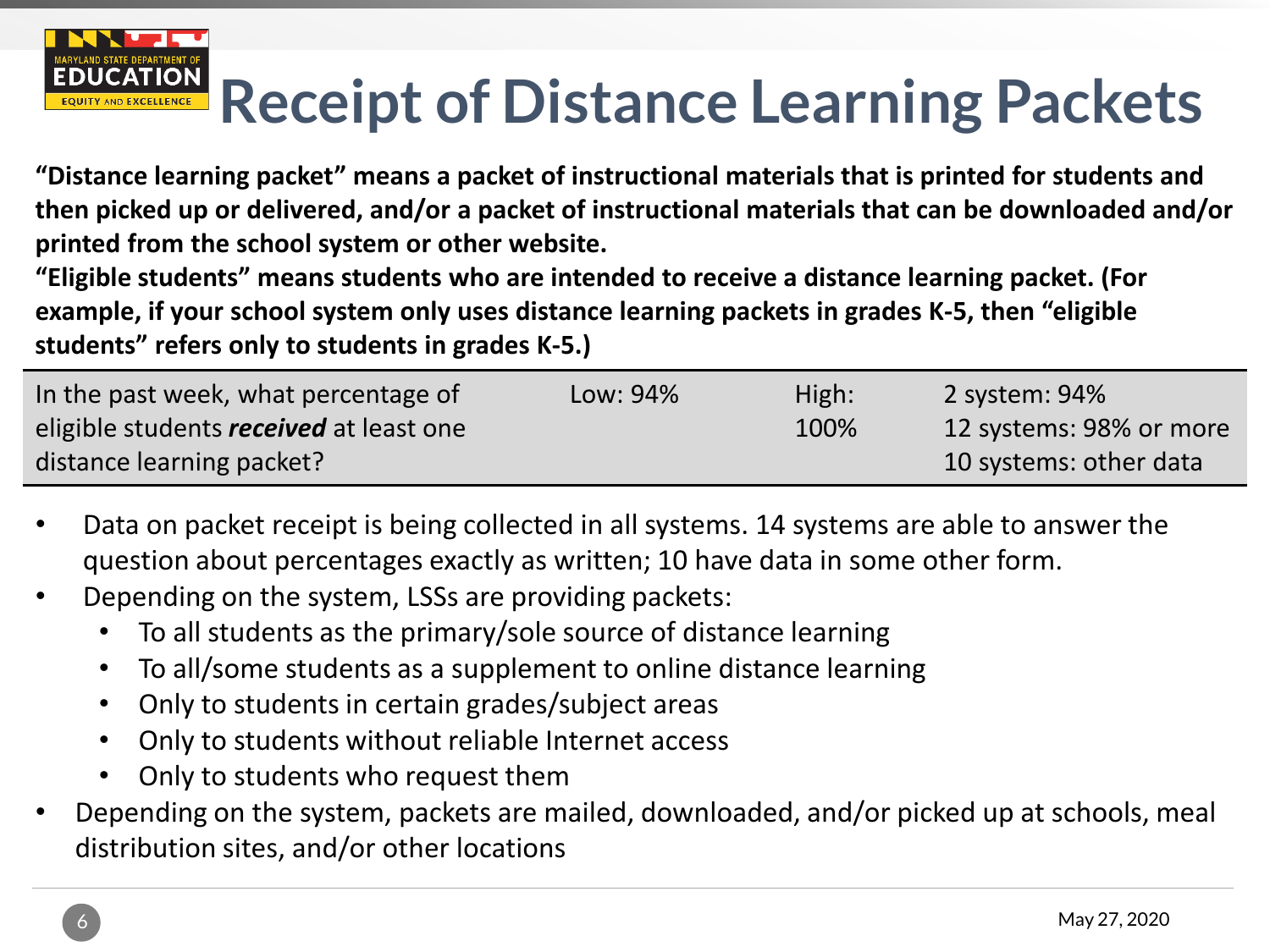

# **Engagement with Distance Learning Packets**

**"Engagement" with a distance learning packet means that a student interacts with the packet in some way after receiving it.**

| Is your school system collecting data on<br>student engagement with distance learning<br>packets?                                                        | <b>Yes: 18</b> | No: 6     |                                                                                                    |
|----------------------------------------------------------------------------------------------------------------------------------------------------------|----------------|-----------|----------------------------------------------------------------------------------------------------|
| In the past week, what percentage of your<br>students who received a distance learning<br>packet have <i>engaged</i> with a distance<br>learning packet? | Low: 69%       | High: 99% | 3 systems: less than 90%<br>4 systems: 90% or more<br>11 systems: other data<br>6 systems: unknown |

- Data on student engagement is being collected in 18 systems. Seven systems are able to answer the question about percentages exactly as written; 11 have data in some other form.
- Most systems are measuring student engagement with packets via uploaded photos or scans, or by counting teacher discussions
- In systems unable to report a percentage:
	- Some data on engagement with packets is at the teacher and/or school level but not reported centrally
	- Some systems are only using packets for students without reliable Internet, so those students will also struggle with sending evidence of engagement